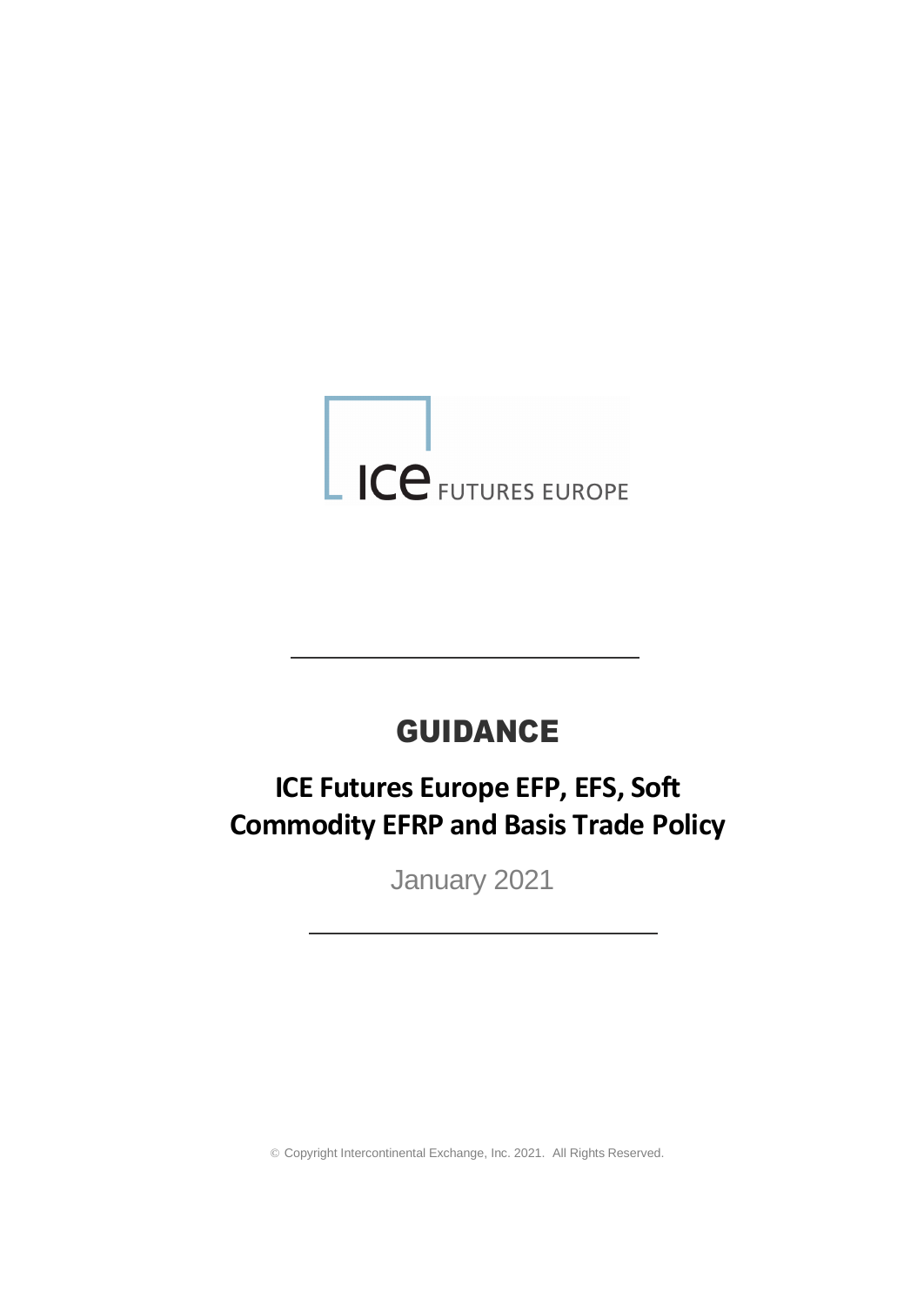# **ICE Futures Europe Guidance on the Exchange for Physical ("EFP"), Exchange for Swap ("EFS"), Soft Commodity Exchange for Related Positions ("EFRP") and Basis Trading facilities**

This Guidance updates earlier Guidance issued and contains a summary overview of each facility followed by detailed Guidance on the permitted use of the EFP, EFS, Soft Commodity EFRP and Basis trading facilities and the factors to be considered when bringing bilateral positions on-Exchange. It further includes the timings and method of reporting the EFP, EFS, Soft Commodity EFRP and Basis Trade to the Exchange.

Each Member should ensure that it has appropriate systems and controls in place to ensure that EFPs, EFSs, Soft Commodity EFRPs and Basis Trades are registered in accordance with Exchange Regulations. Failure to do so may render the Member liable to disciplinary action by the Exchange and potentially the Financial Conduct Authority ("FCA") or other regulatory authorities.

## **1. Summary overview of EFP, EFS, Soft Commodity EFRP and Basis trading facilities**

- The EFP facility allows Members to register as EFP trades, Futures trades linked to physical and forward transactions in energy products.
- The EFS facility allows Members to register, as EFS trades, Futures trades linked to swap transactions. The ICE Brent Futures leg of an ICE Brent Futures/NYMEX WTI trade may be registered using the EFS facility.
- The Basis Trading facility can be used to register, as Basis trades, Futures trades which have been organized as part of a trade involving a combination of an approved Basis Trade instrument against an appropriate number of offsetting Futures Contracts in accordance with Rule F.5.C.
- The Soft Commodity EFRP facility permits Members to register futures trades or options trades which are part of an EFP (formerly known as Against Actual "AA" trades), EFS or Exchange of Options for Options ("EOO"). In each case, the soft commodity futures or options contract leg must be linked with an associated leg in the relevant physical soft commodity, or swap or option thereon.
- EFP, EFS, Soft Commodity EFRP and Basis Trades must be reported to the Exchange as set out in points 4(a), 4(b) and 4(c) of this Guidance.
- On the day of the expiry of a contract month/date, EFP, EFS and Soft Commodity EFRP trades in respect of the expiring contract date/month may be submitted to the Exchange up to the times set out in point 4(a) below.
- The Basis Trading facility can be used in respect of a delivery month for a Futures Contract on any Trading Day as set out in point 4(a) below.
- For details about acceptable prices for EFP, EFS, Soft Commodity EFRPs and Basis Trades refer to point 3 below.
- EFS transactions in respect of options for an expiring contract month cannot be registered after the cessation of trading for the relevant expiring contract month.
- The Exchange may require Members to supply evidence of the underlying physical, cash or swap transaction either prior to or following registration of the trade and may refuse registration in its sole and final discretion.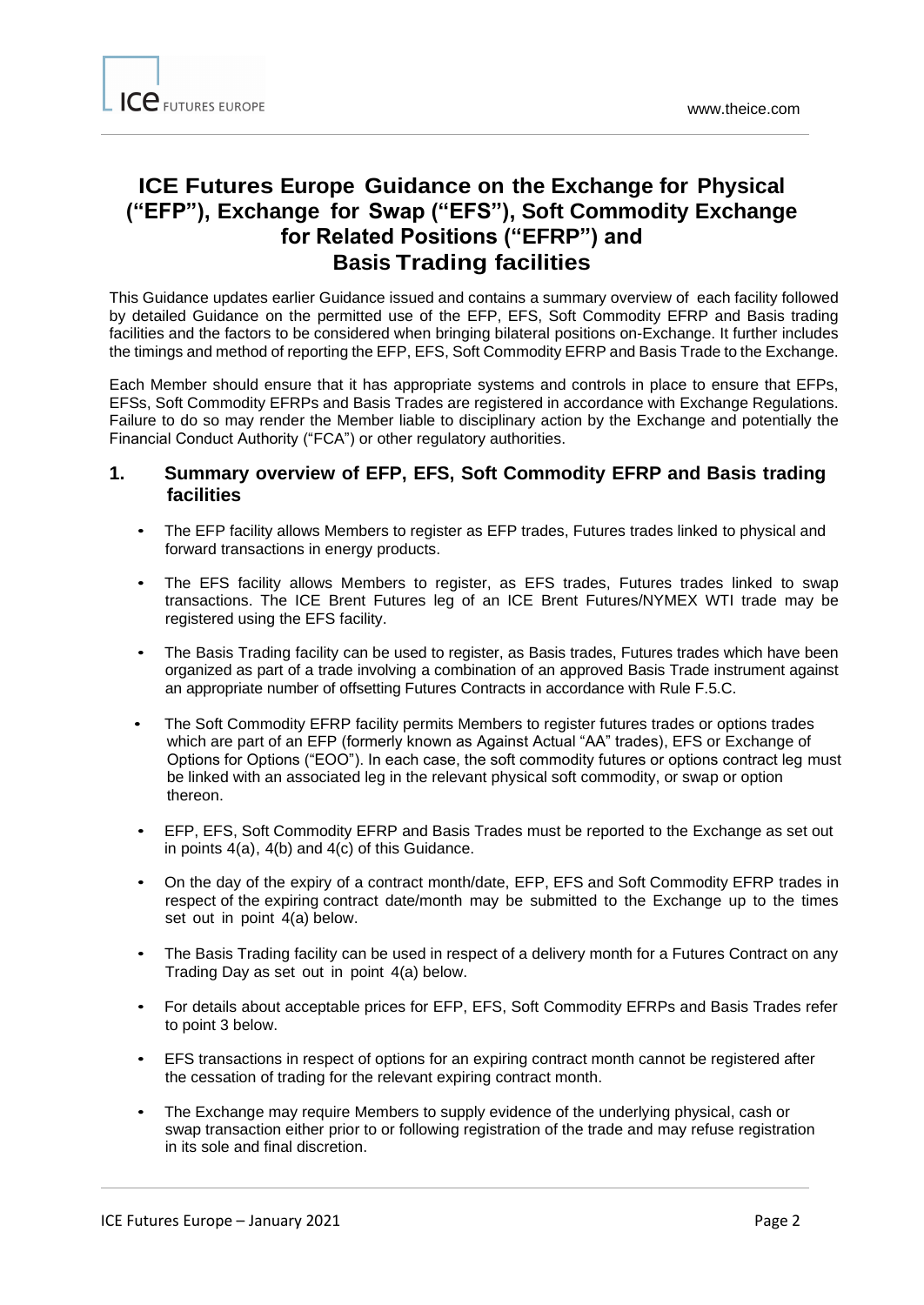## 0B**2. Permitted use of EFP, EFS, Soft Commodity EFRP and Basis Trading facilities**

The key uses of the EFP, EFS, Soft Commodity EFRP and Basis Trading facilities are as follows:

- 1. To permit bilaterally traded physical and paper transactions to be hedged using ICE Futures Europe contracts in a single contingent transaction (e.g. where the seller of a crude oil cargo becomes the buyer of Futures and the buyer of a crude oil cargo becomes a seller of Futures or as an alternative example where the seller of cocoa becomes the buyer of Cocoa Futures and the buyer of cocoa becomes the seller of Cocoa Futures).
- 2. To enable holders of bilateral swap or option positions to replace them with the equivalent in ICE Futures Europe contracts.
- 3. To facilitate hedging: by enabling the organisation of simultaneous transactions in a financial asset or instrument and an appropriate number of offsetting futures contracts (e.g. a Short Sterling Future traded against a standard plain vanilla OTC swap).

There are a number of pricing mechanisms that are used in bilateral transactions which the Exchange will accept on an EFP/EFS registration basis.

These include, inter alia:

| $\bullet$                                     | <b>BWAVE</b><br>Price | -Brent Weighted Average   | When an bilateral swap or physical transaction is<br>based on the ICE BWAVE, the ICE GWAVE, ICE                                                                                                   |
|-----------------------------------------------|-----------------------|---------------------------|---------------------------------------------------------------------------------------------------------------------------------------------------------------------------------------------------|
| $\bullet$                                     | <b>GWAVE</b><br>Price | -Gas oil Weighted Average | Futures Europe marker or MOPs and the bilateral<br>contract has been executed contingent on its<br>conversion into ICE Futures Europe contract at an                                              |
| $\bullet$                                     | <b>MOPs</b>           | -Mean of Platts price     | agreed time, date or trigger point subsequent to the<br>trade.                                                                                                                                    |
| ICE Futures Europe marker prices<br>$\bullet$ |                       |                           | (excluding any tradable marker e.g. the<br>Brent<br>Afternoon Marker)                                                                                                                             |
|                                               |                       |                           |                                                                                                                                                                                                   |
|                                               | OTC                   |                           | When a bilaterally agreed option can expire into                                                                                                                                                  |
|                                               | Options               |                           | ICE Futures Europe contract at the strike price at<br>expiry or other agreed trigger point.                                                                                                       |
|                                               |                       |                           |                                                                                                                                                                                                   |
| ICE Brent/NYMEX WTI arbitrage<br>٠            |                       |                           | Where the ICE leg of an arbitrage trade can be<br>converted into ICE Brent Futures where it has been<br>traded as a contingent arbitrage trade as opposed to<br>legging across the two Exchanges. |

For the purposes of this Guidance and the Exchange Regulations, the Exchange considers these and similar instruments to be legitimate bilateral transactions, the crucial factor being that they are not tradable on the Exchange and therefore are eligible to be registered on the Exchange using the EFP,EFS facility.

As bilaterally agreed transactions, the trading of such instruments is outside the jurisdiction of the Exchange Regulations until they are brought onto the Exchange. For the avoidance of doubt the negotiation of the purchase or sale of such instruments will not be considered by the Exchange as a breach of Exchange Rule G.4 and Trading Procedure 8.3.1 which prohibits prior arrangement.

Obviously Members and clients will need to ensure that, in bringing the contracts on-Exchange, they comply with all applicable Exchange Regulations. In addition, Members and clients should also satisfy themselves that the relevant requirements of the Market Abuse Regulation (EU) No 596/2014 are satisfied.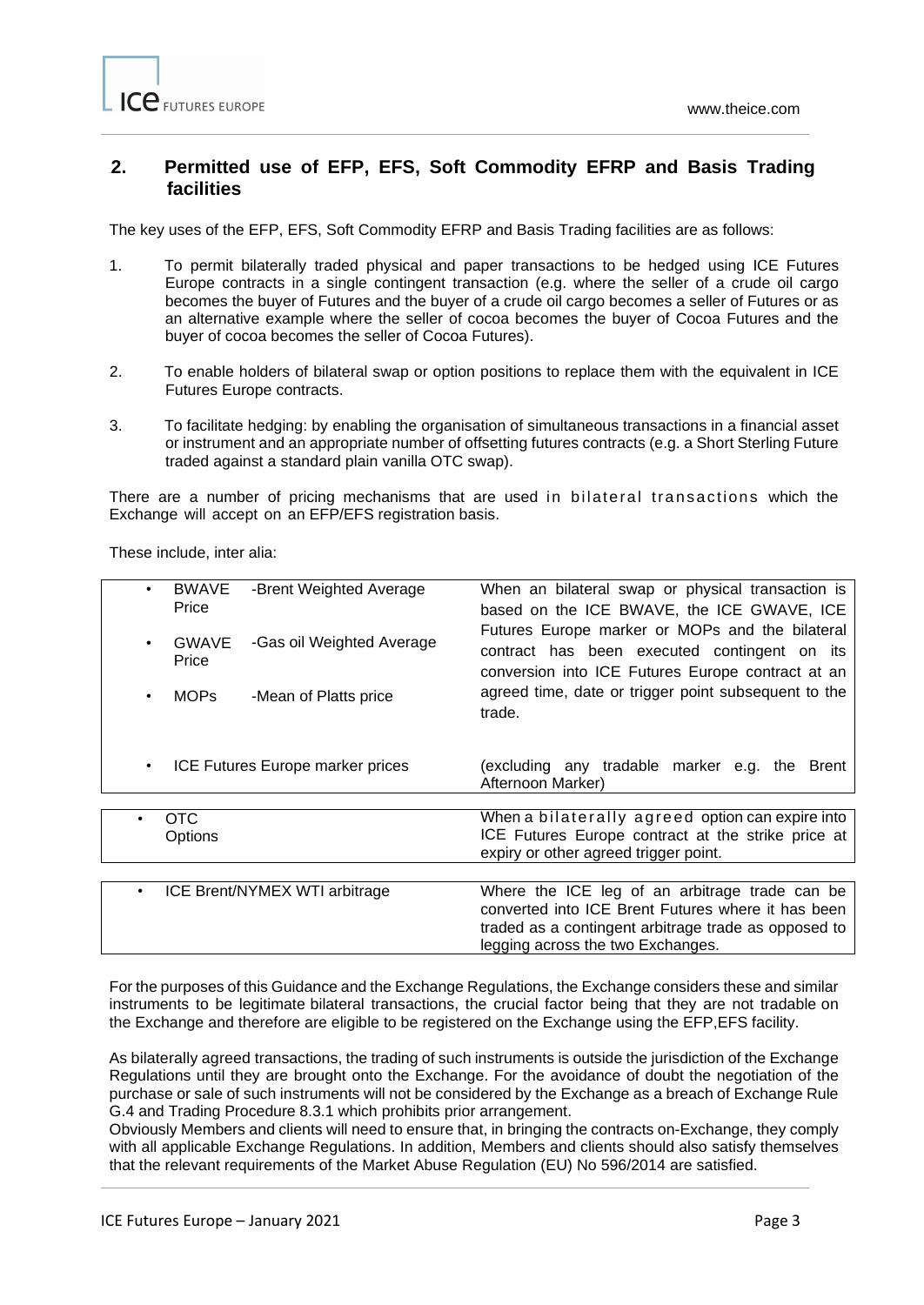## 1B**3. Factors to be considered when bringing bilaterally agreed positions on-Exchange**

The limiting factors on acceptance of EFP, EFS, Soft Commodity EFRPs and Basis Trades for registration are:

- The facilities are not designed or intended to facilitate the transfer of funds between parties and/or locations whether for money laundering, resolution of errors or any other purpose other than as a consequence of normal commercial activity. If the Exchange is not satisfied that there is a legitimate commercial rationale for the EFP, EFS, Soft Commodity EFRP and Basis Trade registration will be refused.
- In the case of EFP and Soft Commodity EFP transactions, the underlying physical contract must be properly documented and available for production to the ICE Futures Europe compliance department on demand in order to validate its legitimacy. In this context proper documentation is a legally binding bilateral contract between market participants - who may be Members or not. The contract should be either an industry standard contract or one whose terms are of an equivalent standard identifying the underlying product being traded, the price or prices involved and the mechanism by which the contracts may be converted into ICE Futures Europe contracts.
- In the case of EFS transactions for instruments such as contracts listed in Section TTT of the ICE Futures Europe Regulations (formerly known as ICE Swap Futures Contracts) , ICE Futures Europe markers and/or cross exchange arbitrage transactions such as ICE Brent/NYMEX WTI, this requirement may be satisfied by providing order documentation such as, but not limited to: order slips (either trader or broker), confirmation notes, copies of electronic confirmations (email, Instant Message) or copies of a trader's blotter.
- For all Oil Futures Contracts there must be evidence of a bona fide pre-existing physical or swap agreement that is not directly dependent on the transaction being registered as an ICE Futures Europe EFS. This cannot be a 'contingent' EFS – the underlying swap leg must not be retrospectively cancelled out by a further linked swap that comes into effect if the trade is accepted by the Exchange as an EFS. 'Transitory' EFSs – where the original underlying swap leg is offset/cancelled by a back-to-back swap and then replaced by a futures position as part of the same strategy  $-$  are permitted. Each swap leg must be able to stand alone if executed singly, and must bear genuine economic risk.
- For contracts listed in Section TTT of the ICE Futures Europe Regulations, Utility Contracts (electricity, coal and natural gas), Emission, and Oil Options Contracts, evidence of any swap or option transaction is acceptable, including where the swap or option has been bilaterally negotiated with the express purpose of acceptance for clearing by the Exchange. This includes simple agreements to transact the option deal and clear it via submission to the Exchange. Markets such as the contracts listed in Section TTT of the ICE Futures Europe Regulations, Utility and Emission Contracts and Oil Options Contracts are areas in which most trading occurs on venues where brokers arrange bilateral agreements; in the case of options often as part of complex strategies. The Exchange regards the ability to bring these contracts onto the Exchange as beneficial to the market as a whole.
- For Basis Trades, the approved basis trade instrument would either be a cash bond, OTC swap, forward rate agreement ("FRA") or a basket of stocks or such other instrument as designated by the Exchange.
- For Basis Trades and Soft Commodity EFRPs, the Exchange has outlined, in Trading Procedure 16A and 16B respectively, permitted approaches for the construction of hedge ratios which are deemed acceptable. Where a hedge ratio differs from such methods, the Member who is reporting the trade is required to seek approval from the Exchange and justify the method employed in advance of such submission.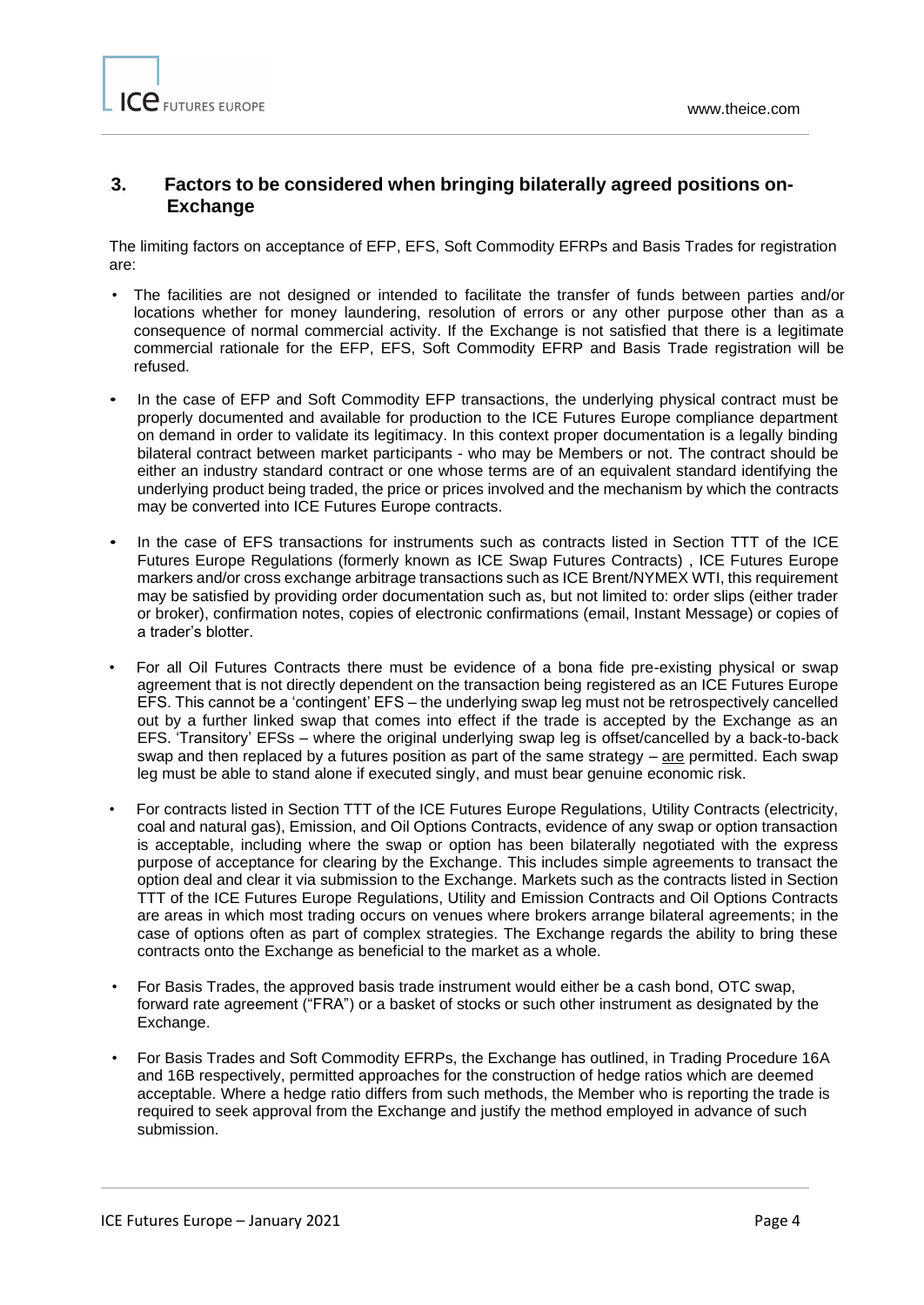

- For Soft Commodity EFRPs satisfactory documentary evidence containing the information specified in Trading Procedure 16B, must be retained. For Soft Commodity EFPs there must be either evidence of the underlying physical contract or of the price-fixation confirmation together with a directly related contract demonstrating the price differential or ratio used. For Soft Commodity EFSs and EOOs, the relevant ISDA Agreement or relevant confirmation must be retained. Documentation relating to the physical leg of the Soft Commodity EFRP must be retained by the Member or if the Member is not directly responsible for its execution, the Member must have in place appropriate arrangements in order to promptly provide the Exchange with the required information.
- If the price at which the EFP/EFS is to be registered is not at current market price or within the high/low range of the day, the Exchange compliance department may request further information to ensure that the transaction is a legitimate use of the facility.
- In relation to Soft Commodity EFPs and EFSs, the futures price must be within the price range established to date in respect of the delivery month in the relevant Exchange Contract. In relation to Soft Commodity EOOs, the price of the IFEU option must be within the implied volatility range established to date in respect of the expiry month.
- The price of the futures leg(s) of a Basis Trade must be within the high/low traded price that occurred on the ICE platform in the preceding 30 minutes. In the event that no trade has occurred in the relevant delivery month in the preceding thirty minutes, the price of the futures leg(s) must be within a price range determined by the Exchange. In all cases, the price of the futures leg must represent a fair market value.
- In exceptional circumstances, the Exchange may, at its absolute discretion, authorise a Basis Trade where the price of the futures leg(s) is outside the parameters set out above. Prior to authorising such Basis Trade, the Exchange will require additional information from the Basis Trade executing Member, in relation to the organisation of the Basis Trade.
- The compliance department may ask for further documentation or request sight of evidence in support of the registration as outlined in Rule F.5(e) and F.5.C(c) (whether by sight of contract notes or otherwise) to confirm the legitimacy of the underlying transaction. Members will appreciate that the processing of such trades will be significantly quicker on most occasions if such documentation is available at the time of requesting the registration. In any event the Exchange will retrospectively monitor a random sample of accepted EFP, EFS, Soft Commodity EFRP and Basis Trades to ensure that there was a legitimate underlying transaction.
- Members should ensure that ICE Clear Europe holds sufficient cover to offset any negative variation margin which results from the posting of an EFP, EFS, Soft Commodity EFRP and Basis Trades . ICE Clear Europe may also require that sufficient cover is held on account to meet any consequential change to initial margin. **Failure to do so may result in a refusal by ICE Clear Europe to register the trade in accordance with ICE Clear Europe General Regulation 9 (c).** To ensure that this requirement is fulfilled, relevant Exchange staff will examine all EFP, EFS, Soft Commodity EFRP and Basis Trades as they are presented for registration and if necessary registration may be delayed until both the Exchange and ICE Clear Europe are satisfied that funds in the relevant Member's ICE Clear Europe account are adequate.

### **4. Procedures for the reporting of EFP, EFS, Soft Commodity EFRP and Basis Trades to the Exchange**

#### **a) Reporting time limits**

#### *For EFP/EFS trades:*

EFP/EFS trades for all eligible Futures and Options Contracts, except Electricity and Natural Gas Contracts, may be reported to the Exchange at any time during trading hours and for 30 minutes or, in the case of Electricity and Natural Gas Contracts, one hour after the close of the relevant individual Contract (or the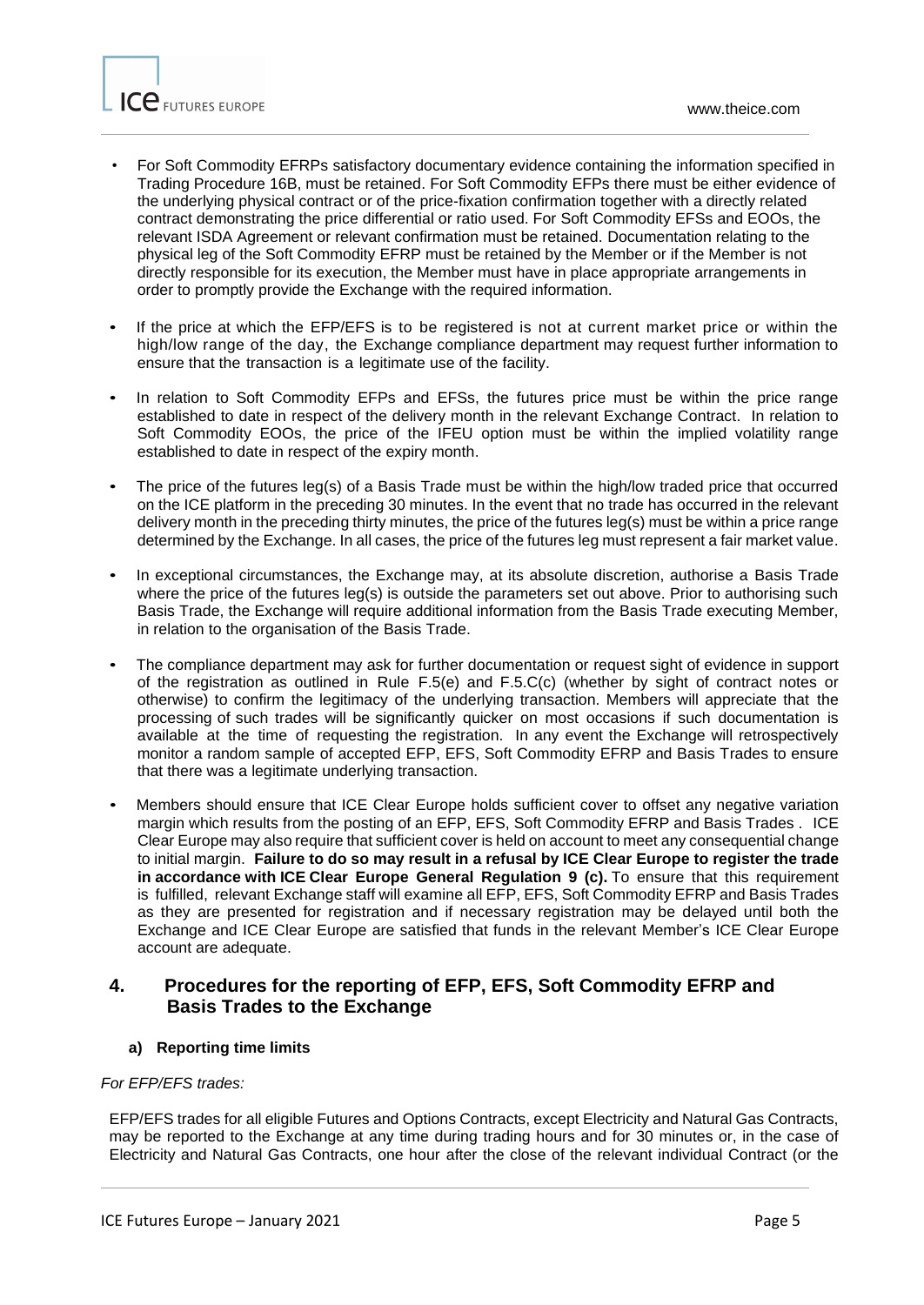

close of the ICE Post Trade and Clearing Systems ("the ICE Systems") whatever is the earlier).

On an expiry day, for all ICE Futures Contracts except ICE Emission Contracts - Futures, EFP/EFS trades in respect of the expiring contract date/month must be reported within one hour after the expiry of the contract date/month. In the case of ICE Emission Contracts - Futures, EFP/EFSs must be reported within 30 minutes after the expiry of the relevant contract month/date.

On the expiry day for all ICE Options Contracts, EFSs may be reported up to the end of the designated settlement period of the underlying Futures Contract. Further details are set out in Rule F.5 and Trading Procedure 16.

#### *For Basis Trades and Soft Commodity EFRPs:*

Basis Trades and Soft Commodity EFRPs may be organised only during the trading hours of the Futures Contract or Options Contract concerned.

The Basis Trade / Soft Commodity EFRP details must be reported to the Exchange through the ICE Block facility as soon as practicable. In any event, details of the Basis Trade / Soft Commodity EFRP must be reported to the Exchange by the Basis Trade / Soft Commodity EFRP executing member and accepted within fifteen minutes of the time at which the Basis Trade / Soft Commodity EFRP was agreed. Members must not delay submission of a Basis Trade.

The Basis Trading facility can be used in respect of a delivery month for a Futures Contract on any Trading Day.

#### **b) Minimum Volume Thresholds**

For Minimum Volume Thresholds in relation to Basis Trades please refer to the ICE Futures Europe Guidance on Block Trades and Asset Allocations.

#### **c) Reporting to the Exchange**

Once an EFP, EFS, Soft Commodity EFRP or Basis Trade has been organised the Member(s) must report the details to the Exchange in accordance with ICE Futures Europe Trading Procedure 16.

EFPs, EFSs, Soft Commodity EFRPs or Basis Trades may be reported to the Exchange by the entry of the details to the ICE Block facility (or by any other means determined by the Exchange from time to time).

- **(**i) Members may post an EFP, EFS, Soft Commodity EFRP or Basis Trade by entering into ICE Block both the buy and sell sides of the trade as a cross trade.
- (ii) Where the EFP, EFS, Soft Commodity EFRP or Basis Trade is agreed between two separate Members ("Non-crossed Trade") one of the Members party to a Non-crossed Trade inputs into ICE Block its own side of the deal (i.e. either the buy or sell side of the trade) alleging the counterparty Member to the deal. The counterparty Member to the deal is required to accept the alleged Non-crossed Trade in ICE Block. Once the Non-crossed Trade has been accepted by the counterparty it flows through to the ICE Systems in the normal manner.

In order to facilitate the swift matching of Non-crossed Trades the submitting Member must complete mandatory Order Reference and Contact Number fields to assist any queries prior to acceptance by the counterparty Member.

Unless otherwise agreed by the relevant Members, Non-crossed Trades shall be entered by the buying Member in respect of Non-crossed Trades in single contract months. All legs pertaining to multi-legged strategy trades should be entered into ICE Block by the Buyer of the front month.